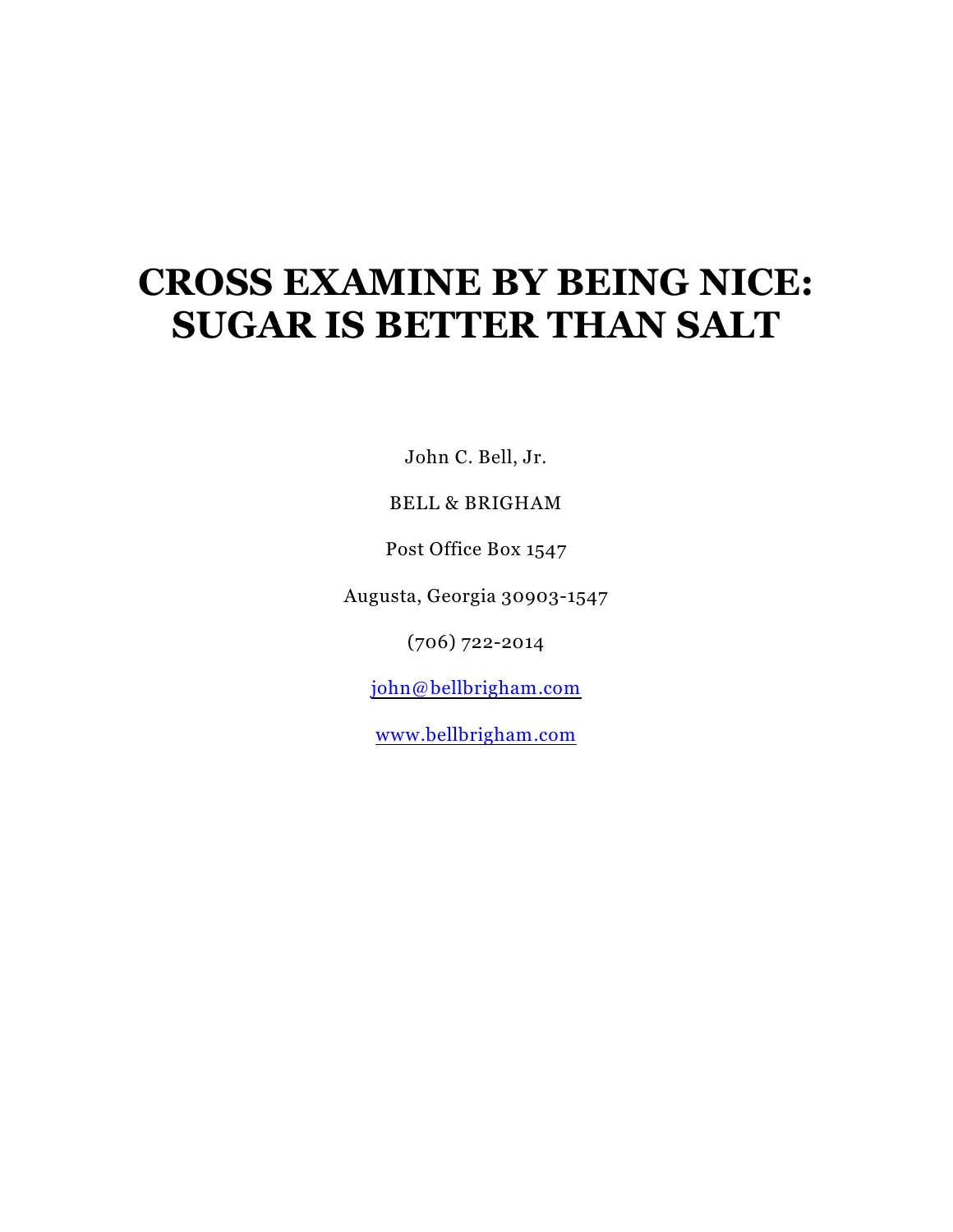# **CROSS EXAMINE BY BEING NICE: SUGAR IS BETTER THAN SALT**

John C. Bell, Jr. BELL & BRIGHAM Post Office Box 1547 Augusta, Georgia 30903-1547 (706) 722-2014 [john@bellbrigham.com](mailto:john@belljames.com) [www.bellbrigham.com](http://www.bellbrigham.com)

# **TABLE OF CONTENTS**

| II.  |  |
|------|--|
| III. |  |
| IV.  |  |
| V.   |  |
| VI.  |  |
| VII. |  |
|      |  |
|      |  |
|      |  |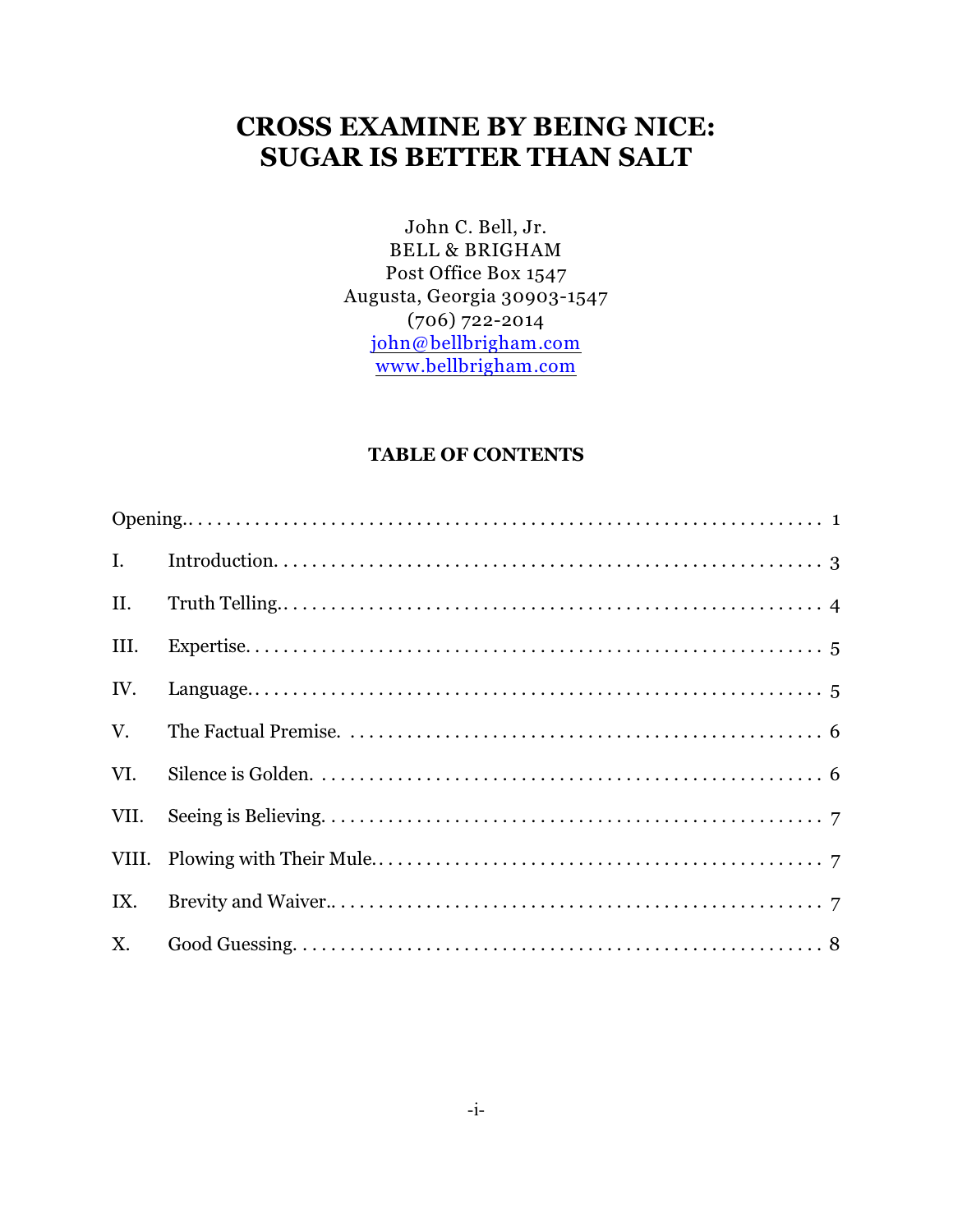## **CROSS EXAMINE BY BEING NICE: SUGAR IS BETTER THAN SALT**

John C. Bell, Jr. BELL & BRIGHAM Post Office Box 1547 Augusta, Georgia 30903-1547 (706) 722-2014 [john@bellbrigham.com](mailto:john@belljames.com) [www.bellbrigham.com](http://www.bellbrigham.com)

When I began law practice, it was a time of immense popularity of Irvin Younger tapes. Lawyer, professor and judge, Irvin Younger, was, at that time, perhaps the most sought after speaker for major legal seminars dealing with trial skills. He was a leader in the formation of the National Institute of Trial Advocacy.

We ambitious young lawyers treasured our Irvin Younger cassette tapes on various trial-related subjects. Professor Younger was known for his rules for various areas, including his rules for cross examination. We were taught to violate those rules at our peril. These rules continue to be readily available on the web. They include such things as: always ask leading questions; never ask a question unless you either know the answer or can handle whatever answer is given; never ask why; never try to make more than three points on cross examination.

The rules are very helpful, but, like most rules, the exceptions can often overtake the rule. Today's witnesses, particularly experts, corporate representatives and other perhaps sophisticated witnesses, have been very thoroughly prepared, but often in a rather standard fashion. Like politicians at a news conference, they have been provided with canned answers to be given almost as mini speeches that frequently have little to do with the question that was asked, as well as tricks to avoid answering uncomfortable questions, such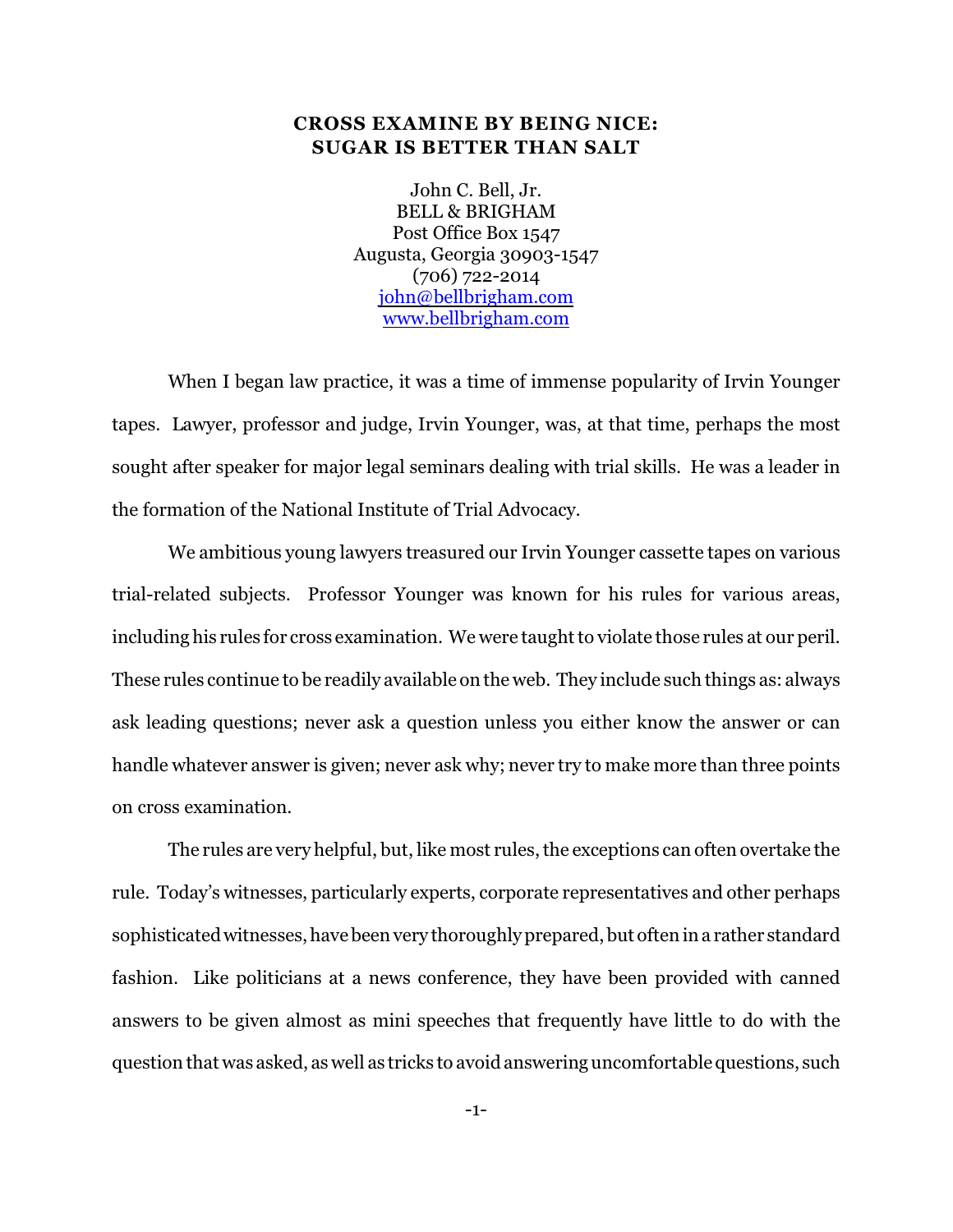as a failure to understand a question or a professed bad memory. These witnesses are trained adversaries. The style of the lawyer who cross examines them may be as important as the content of the questions on cross. These witnesses are prepared to have a very adversarial exchange. How should we approach them?

Try to be nice.

Being nice can be confusing to the witness, and it can be disarming. Mutt & Jeff police questioning has been with us for a long, long time, and it is the good cop who usually extracts the most valuable information.

Body language and facial demeanor, particularly at the start of the examination is important. A respectful smile, open palms and a non-adversarial voice tone help to open up any witness. Don't try to get too close to the witness. Give the witness plenty of time to answer. Begin the examination with a series of questions calculated to draw answers in areas of expected agreement. Many of these questions can be asked without leading the witness. Give the witness a chance to brag. This can be about his expertise, his profession, the importance of his opinions and the thoroughness of his work. Let the witness set a high standard. When the witness gives an unresponsive answer, try to bring the witness back to the question in a respectful way, perhaps by saying in a non-sarcastic tone, "That's very interesting, but can you help me with . . ." and then repeat your question, again without sarcasm. Use a voice tone calculated to communicate the importance of the witness's answer to your question. Try at all costs to avoid putting the witness on the defensive in a pointed and perhaps sarcastic adversarial exchange.

The old saying that you catch more flies with honey is true. Be the good cop. With that in mind, I present the following ten thoughts for cross examination of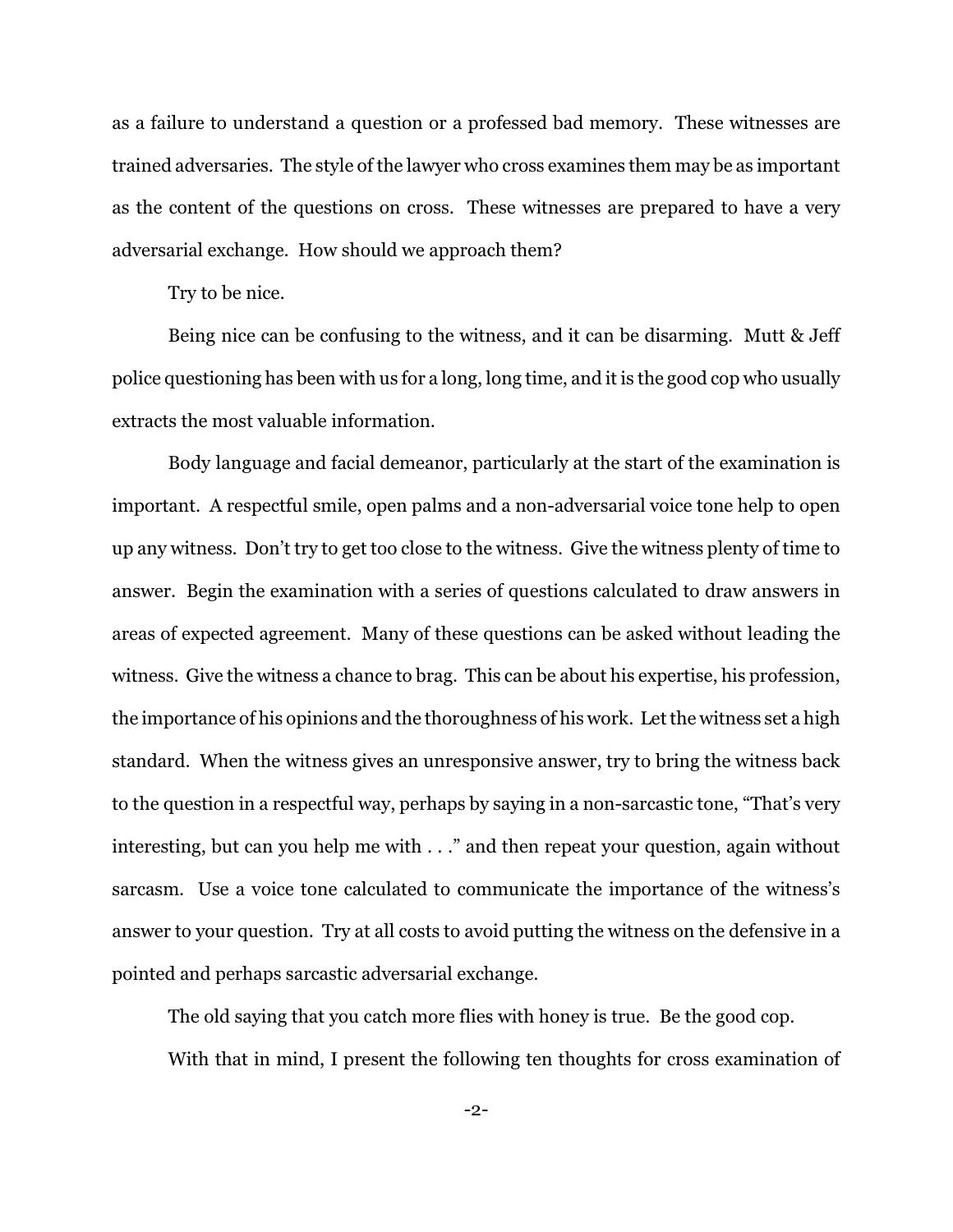today's well prepared witnesses.

#### **I.**

#### **INTRODUCTION**

Our term *well educated, well prepared witnesses* includes experts hired for use at trial, corporate executives and professionals. Many have extensive experience as witnesses in depositions and in trials. Many have been in court far more times than the attorneys for either party. Large companies, such as automobile manufacturers, have a stable of engineers who do nothing but assist in defense of cases, with each engineer specializing in a particular area, such as seat belt systems, air bags or roof crush. They are the witnesses produced for 30(b)(6) depositions and are often the witnesses called at trial by their company. They are well trained in the art of testimony, and their skills have been honed by experience. Many are physically attractive. They come to court well dressed, but without inappropriate flair. Their companies use them repeatedly because they are effective spokespersons for the company's positions. These witnesses will not deviate at trial from the company line.

The training of sophisticated witnesses by their counsel seems more and more to produce certain forms of testimony.

Witnesses are taught to declare an inability to understand questions that they do not wish to answer, even simple questions phrased with common, everyday words. Certain responses of President Clinton at his deposition, an inability to define "is" or "sexual relations," quickly became national humor and almost cost him his presidency. Sadly, this feigned inability to understand the meaning of unambiguous words is commonly encountered in examination of adverse sophisticated witnesses. They testify this way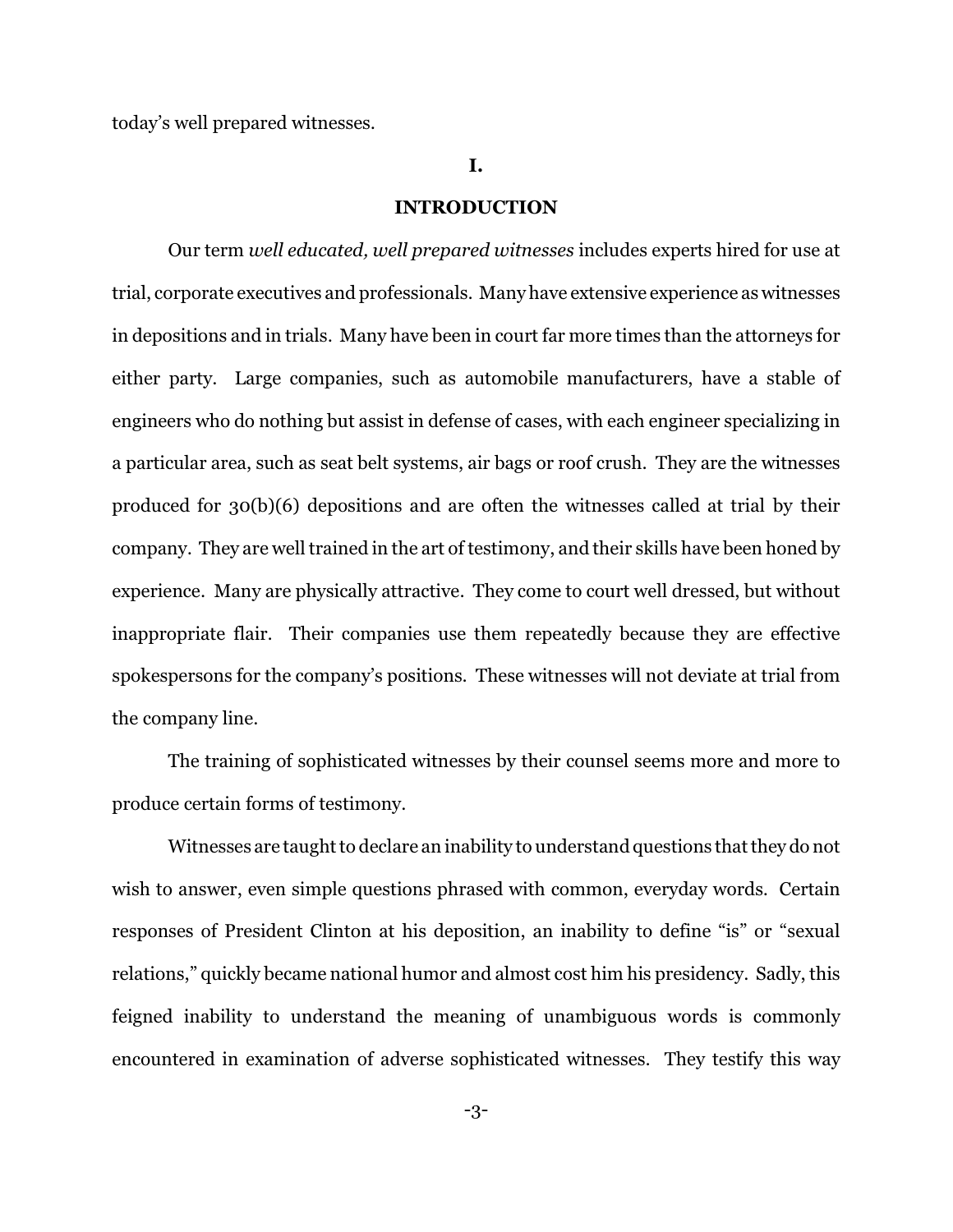because their lawyers tell them to testify this way.

A second common response of sophisticated, trained witnesses to questions that they do not wish to answer is an inability to recall. These memory lapses are sometimes so flagrant that onewonders if these bright, educated souls have developed some strange form of selective dementia. Or perhaps, counsel has coached them to believe that less than the whole truth is somehow not perjury.

The third common form of answer is the set speech. It was said that President Reagan would hold a press conference with fifteen well-rehearsed answers written on fifteen 3 x 5 cards. He would respond to questions by skillfully providing one of the fifteen "answers," usually with a smile, and he would then quickly recognize a different reporter for the next question. Many of the "answers" of well-prepared sophisticated witnesses are but set speeches, often unresponsive to the questions. The more questions that are asked, the more the rehearsed "answers" will be repeated.

A form of testimony similar to the *set speech* is *undaunting advocacy*, with each answer expanded to make a point critical of some aspect of your client's assertions.

#### **II**

#### **TRUTH TELLING**

It is said most seriously that the object of all legal proceedings is the search for truth. We should all, at all times, be engaged in a search for truth.

Effective advocacy should not pass over into calculated deception, but it does. Such is a an ugly blight upon our profession. Unfortunately, a lawyer's desire to win at all costs often spills over to his witness preparation. Too many sophisticated witnesses today believe simply, "I understand how the game is played."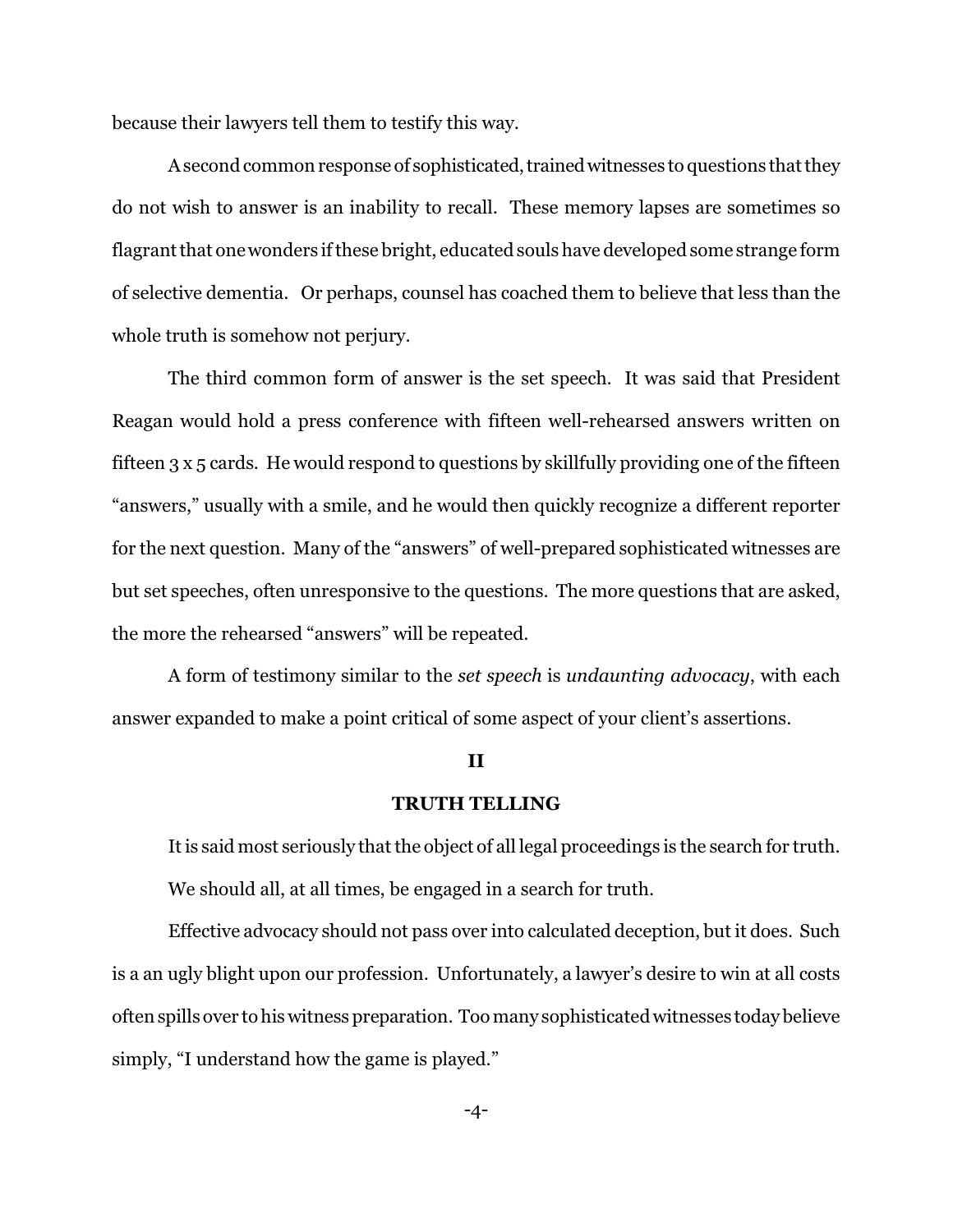It is easy to get by with complex, technical deception set forth in an affidavit or a voluminous, multi-colored, attractively bound report. The sophisticated witness's deception is rarely apparent on direct. It is only by effective cross examination that false and deceptive premises are exposed.

Indeed, the best advice to any witness who wishes to do well on cross is to convince the witness to tell the truth, even when it hurts.

#### **III**

#### **EXPERTISE**

It is not reasonable to expect their witness to do your preparation. A lengthy deposition is not *lawyer preparation*. A lawyer who would effectively question an expert or other sophisticated witness must first understand what the witness is talking about. We've all been to school, in fact, lots of school. Most of us at least gave some thought to other fields of study, such asmedicine or engineering, before pursuing law. It's only too late to learn after the examination is over.

### **IV**

#### **LANGUAGE**

Tax lawyers, physicians, expert witnesses and specialists in any field share a common trait. They use words, indeed their own languages, in such a way as to make the ordinary incomprehensible to the uninitiated. Tax lawyers use numbers. "Why we've got a section 436 issue to deal with." Physicians use Latin. Experts take ordinary words that all understandandtwist them to their own ends beyond recognition. Every business and trade has its special works. Humpty Dumpty taught us:

"When *I* use a word," Humpty Dumpty said, in rather a scornful tone, "it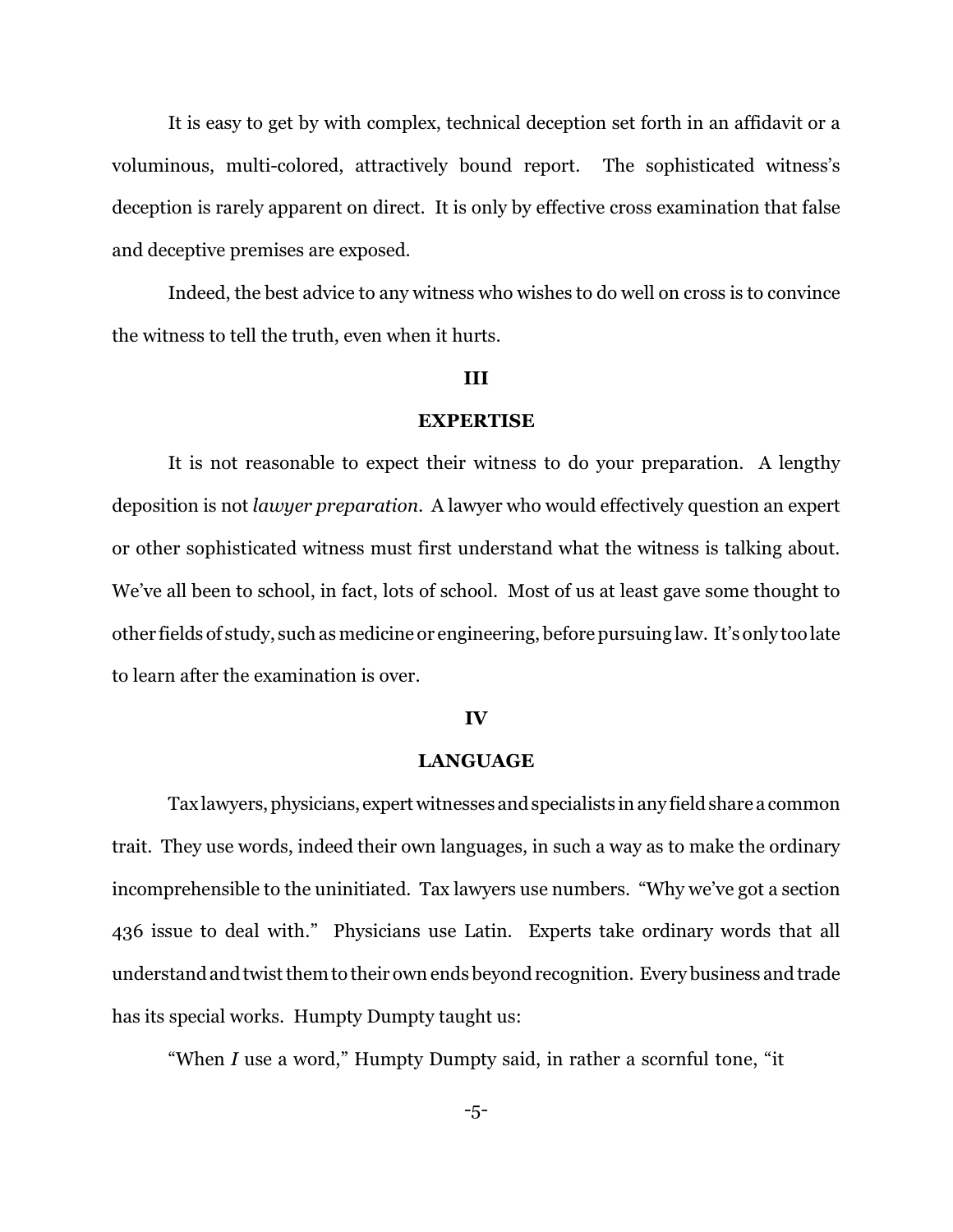means just what I choose it to mean – neither more nor less."

"The question is," said Alice, "whether you *can* make words mean so many different things."

"The question is," said Humpty Dumpty, "which is to be master – that's all."

Lewis Carroll, Through the Looking Glass, p.230.

Our former President showed us how this works when he defined for himself what intimate acts are not encompassed by the term *sexual relations*.

When the defendant's toxicologist says that their toxin is *safe*, or that it is *below detectable limits*, or that it has caused no *harm*, think of what some claim are not *sexual relations*.

The lawyer who would effectively cross a sophisticated witness must first cross the language barrier.

#### **V**

#### **THE FACTUAL PREMISE**

Computer nerds developed the acronym GIGO for garbage in, garbage out. What is the factual premise upon which the witnesshangs his hat? Has he built upon shifting sands or a solid rock?

#### **VI**

### **SILENCE IS GOLDEN**

It has been said many ways, but the simple fact remains. One learns by listening, not by talking. It is important to prepare in advance to cross examine any sophisticated witness, but thorough preparation is wasted by the lawyer who fails to pay close attention to what the witness says, and how he says it, be it on direct or on cross. What a witness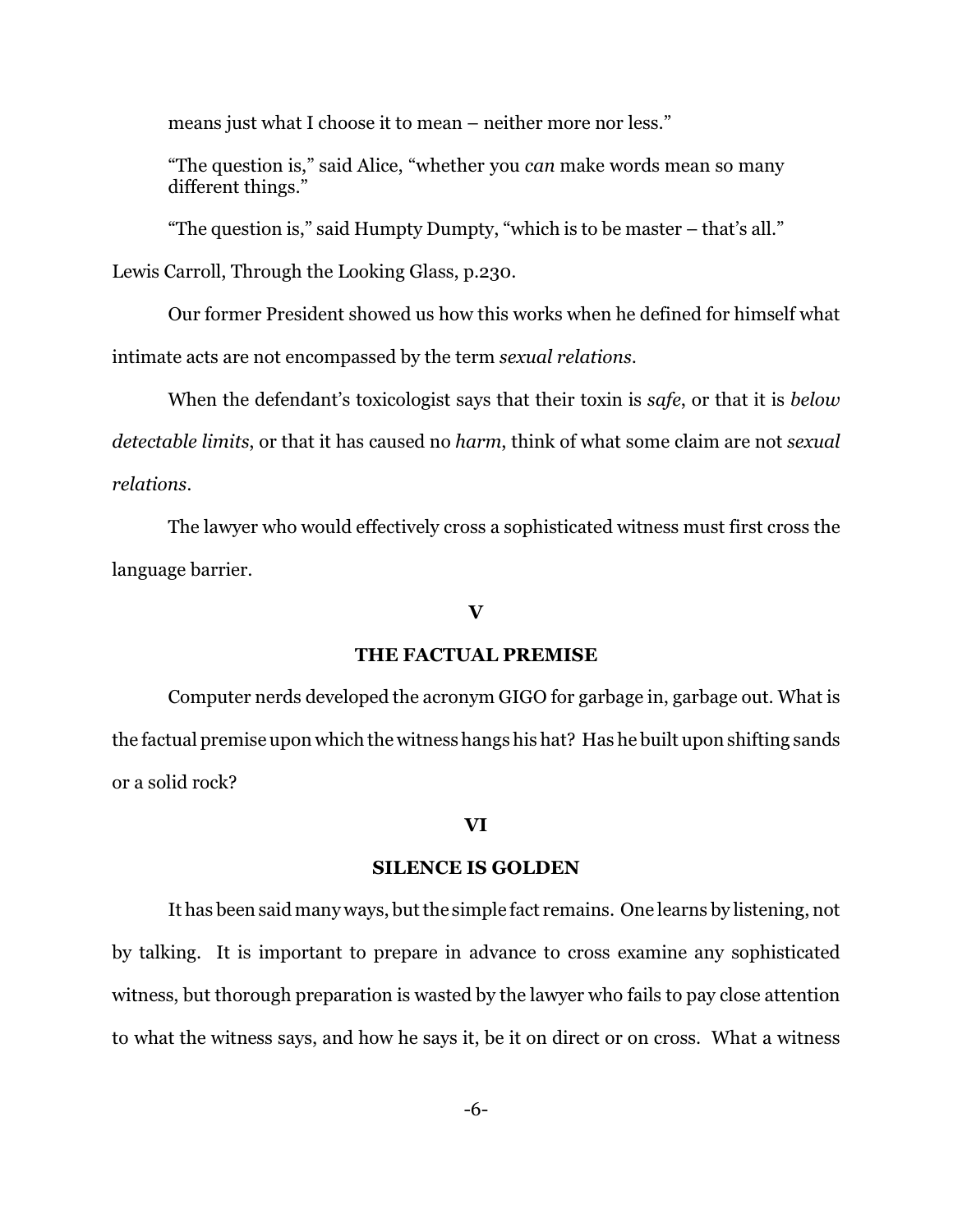says, or doesn't say, can call for a very different line of questioning than what had been prepared.

### **VII**

#### **SEEING IS BELIEVING**

Demonstrative aids work best when such clarify rather than complicate. Many cross examinations, particularly of experts, revolve around written materials, such as depositions, documents, treatises or medical records. An observer is often at a loss as to what the lawyer and witness are talking about. The lawyers all have copies. The witness has a copy. The judge should have a copy. It's the jurors who are so often left out. They need to see and read what is being discussed by the witness while it is being discussed.

#### **VIII**

# **PLOWING WITH THEIR MULE**

I was advised long ago not to try to plow with another man's mule. It is risky business. Nonetheless, there are few witnesses who will not agree with at least some of the positions taken by your witnesses, or with some of the *bona fides* of your case. Take advantage of any opportunity to advance your cause. An intellectually honest witness may well dispute an important issue in your case, but readily agree with other matters. An overly partisan or deceptive witness may reveal his colors by his refusal to agree with any position you take, or by long-winded, unresponsive answers. Give him a chance to pull your plow. Let the jury see him in action.

#### **IX**

#### **BREVITY AND WAIVER**

Perhaps the scariest course to take when the time comes to cross examine is to stand